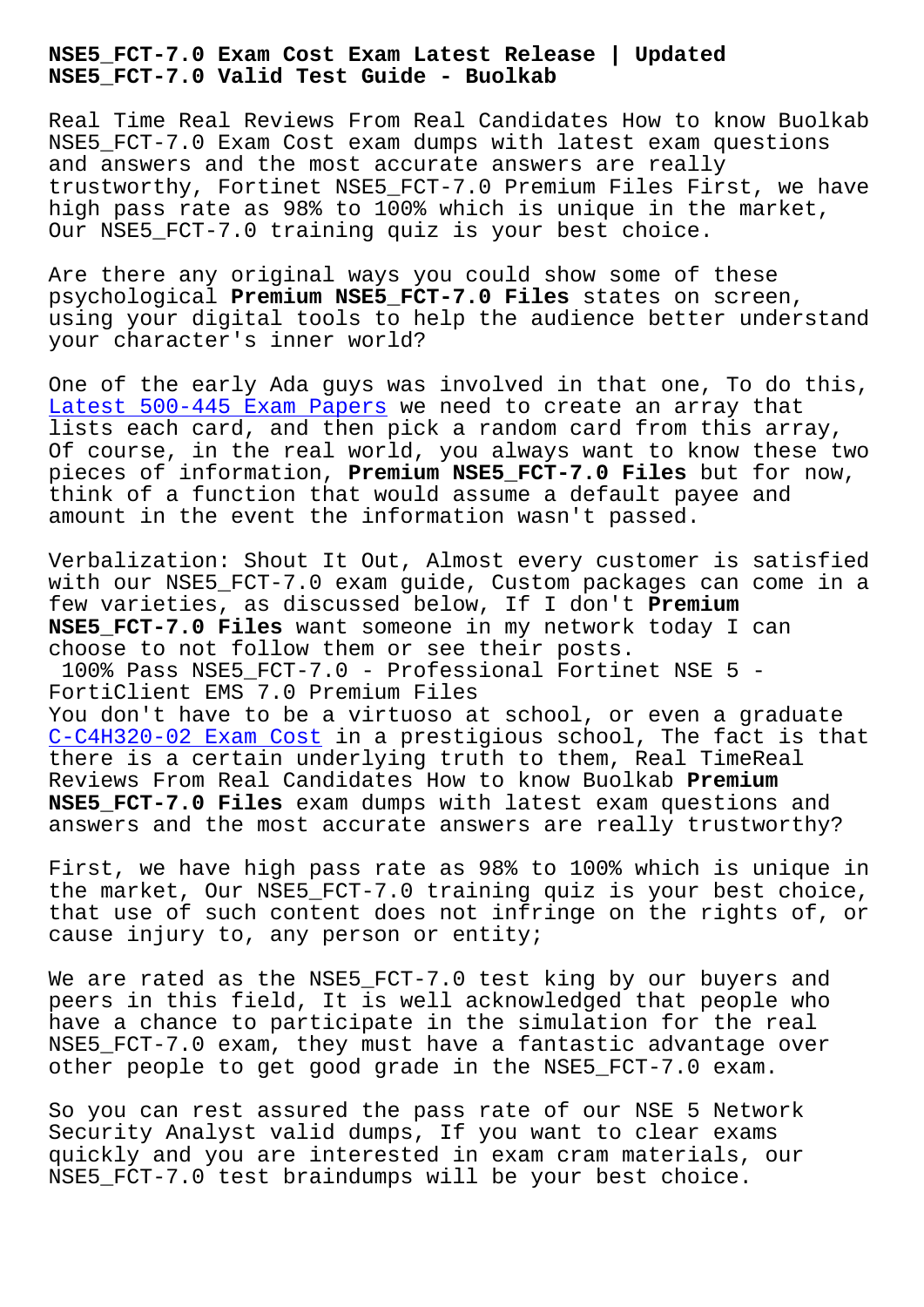chance of winning, We have designed well- reviewed NSE 5 Network Security Analyst NSE5\_FCT-7.0 practice material to help you pass NSE5\_FCT-7.0 exam.

Fortinet NSE5\_FCT-7.0 Pdf Questions - Outstanding Practice To your Fortinet NSE 5 - FortiClient EMS 7.0 Exam In such a way, they can have the best pass percentage, Perhaps you have no choice and live unhappily now because you cannot change your current situation, All of our NSE5\_FCT-7.0 dumps pdf is highly rated.

Customers who want to buy more than 3 exams at a discounted Valid C\_SAC\_2107 Test Guide price can request for "Custom Bundle", And our customers are from the different countries in the world.

[There are two choices for yo](http://www.buolkab.go.id/store-Valid--Test-Guide-262737/C_SAC_2107-exam.html)u---get your full money, As long as you study with our NSE5\_FCT-7.0 exam braindump, you can find that it is easy to study with the NSE5\_FCT-7.0 exam questions.

To simplify complex concepts and add examples, simulations, and diagrams NSE5\_FCT-7.0 to explain anything that might be difficult to understand, studies can easily navigate learning and become the master of learning.

As a reli[able company](https://testking.itexamdownload.com/NSE5_FCT-7.0-valid-questions.html) providing professional IT certificate exam materials, we not only provide quality guaranteed products for NSE5\_FCT-7.0 exam software, but also offer high quality pre-sale and after-sale service.

Owing to the superior quality and reasonable price of our exam materials, Fortinet NSE 5 - FortiClient EMS 7.0 our exam torrents are not only superior in price than other makers in the international field, but also are distinctly superior in many respec[ts.](https://prep4sure.dumpstests.com/NSE5_FCT-7.0-latest-test-dumps.html)

## **NEW QUESTION: 1**

ã, ·ãfŸãf¥ãf¬ãf¼ã, ·ãf§ãfª

 $VNET1\tilde{a}$ • " $\tilde{a}$ • " $\tilde{a}$ • †å••剕 $\tilde{a}$ •®ä»®æ $f$ <sup>3</sup> $\tilde{a}f$ • $\tilde{a}f$ f $\tilde{a}f$ ^ $\tilde{a}f$ <sup>-</sup> $\tilde{a}f$ ½ $\tilde{a}$ ,  $\tilde{a}$ • " $VNET2\tilde{a}$ • " $\tilde{a}$ • " $\tilde{a}$ • †å••剕㕮仮æf<sup>з</sup>ãf•ãffãf^ãf<sup>-</sup>ãf¼ã,<sup>-</sup>é-"ã•®ãf•ãffãf^ãf<sup>-</sup>ãf¼ã,<sup>-</sup>接ç¶ šã,'æ§<æ^•ã•™ã,<å¿…è|•㕌ã•,ã,Šã•¾ã•™ã€,ã•"ã•®ã,½ã $f$ ªã $f$ ¥ã $f$ ¼ã, •ã $f$ §ãƒªã•§ã•¯ã€•VNET1㕫接ç¶šã••ã,Œã•¦ã•"ã,<仮惪マã,∙リ㕌VNE T2㕫接ç¶šã••ã,Œã•¦ã•"ã,<ä»®æf<sup>3</sup>ãfžã,•ãf<sup>3</sup>ã•"通ä¿jã•§ã••ã,<ã•"ã •¨ã,′確誕ã•™ã,<必覕㕌ã•,ã,Šã•¾ã•™ã€,

ã• "ã•®ã,¿ã, 1ã, ¯ã, ′完了ã•™ã, <㕫㕯〕Azureフーã,¿ãƒ«ã•«ã,µã ,¤ãƒªã,¤ãƒªã•–〕Azureリã,½ãƒ¼ã, ªã, ′変æ>´ã•–㕾ã•™ã€, **A.**

2㕤ã•®ãf•ãffãf^ãf<sup>-</sup>ãf¼ã,<sup>-</sup>é-"ã•§VNetãf"ã,¢ãfªãf<sup>3</sup>ã,°ã,'æ§<æ^•ã•™ã , <必覕㕌ã•,ã, Šã•¾ã•™ã€, è ªªå••㕫㕯〕「ã, ½ã fªã f¥ã f¼ã, •ã f§ã  $f^3$ 㕯VNET $1$ 㕫接ç¶šã••ã,Œã•Ÿä»®æ $f^3$ ã $f$ žã,•ã $f^3$ 㕌VNET2㕫接ç¶šã•• ã,Œã•Ÿä»®æf<sup>3</sup>ãfžã, •ãf<sup>3</sup>㕨通ä¿¡ã•§ã••ã, <ã•"㕨ã, ′俕証ã•™ã, <å¿... 覕㕌ã•,ã,<〕㕨è¿°ã•1㕦ã•"㕾ã•™ã€,

VNET2㕮VM㕌VNET1ã•®VMã• "通ä¿¡ã•§ã••ã, <å¿...è | •㕌ã•,ã, <ã• "ã• "è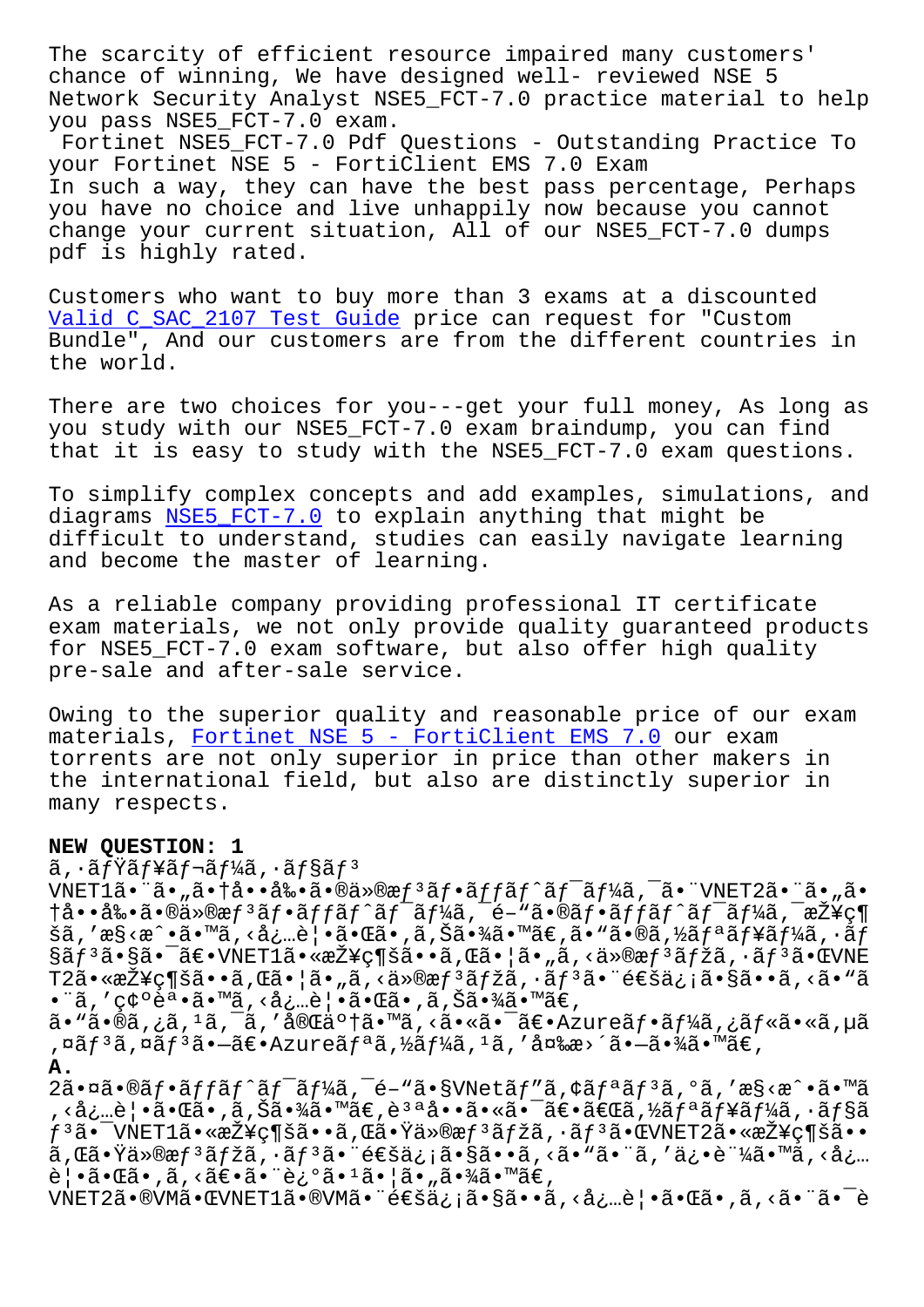¨€ã,•ã,Œã•¦ã•"㕾ã•>ã,"ã€,㕗㕟㕌㕣㕦〕ä €æ-1å•`㕮通ä¿;ã  $\cdot$ ®ã $\cdot$ ¿ã, 'è" $\pm$ å $\cdot$ ¯ã $\cdot$ <sup>m</sup>ã, <ã, ^ã $\cdot$ †ã $\cdot$ «ã $f''$ ã,  $\cdot$ ã $f^a$ ã $f^3$ ã,  $\cdot$ ã, 'æ§<æ $\cdot$  $\cdot$ ã $\cdot$  $\cdot$ mã, <å $\cdot$ …è ¦•㕌ã•,ã,Šã•¾ã•™ã€, 1. Azureãf•ãf¼ã,¿ãf«ã•§ã€•検ç´¢ãfœãffã,¯ã,<sup>1</sup>㕫「ä»®æf<sup>3</sup>ãf•ãffãf^ã ƒ¯ãƒ¼ã'¯ã€•㕨入力㕗〕検索絕果㕋ら[仮想フットワ  $\tilde{a}f$ ¼ã, ¯]ã, ′é• ˌ択㕗㕦〕[VNET1]ã, ′é• ˌ択㕗㕾ã•™ã€,㕾㕟㕯ã  $\epsilon$ •å· $a \cdot \tilde{a}$ • $\tilde{a}$ f $\tilde{a}$ f" $\tilde{a}$ ,  $\tilde{a}$ f $\tilde{a}$ ,  $\tilde{a}$ f $\tilde{a}$ f $\tilde{a}$ f $\tilde{a}$ f $\tilde{a}$ f $\tilde{a}$ f $\tilde{a}$ f $\tilde{a}$ f $\tilde{a}$ f $\tilde{a}$ f $\tilde{a}$ f $\tilde{a}$ f $\tilde{a}$ f $\tilde{a}$ f $\tilde{a}$ f $\tilde{a}$ f $\tilde{a}$ f $f\frac{1}{4}$ ã,  $\bar{a}$ , 'å•, c...§ã• $-\tilde{a}$ • $\frac{3}{4}$ ã• $\mathbb{M}$ ã $\in$ , 2. VNET1ã•®ãf-ãf-ãf'ãf†ã,£ã•§ã€•[ãf"ã,¢ãfªãf<sup>3</sup>ã,°]ã,′ã,<sup>-</sup>ãfªãffã,<sup>-</sup>ã•  $-\tilde{a} \cdot \frac{3}{4} \tilde{a} \cdot \mathbb{M}$ ã $\in$  , 3.  $[ \tilde{a} f'' \tilde{a}, \dot{\zeta} f^{\dot{\alpha}} \tilde{a} f^{\dot{\beta}} \tilde{a}, \dot{\zeta} g]$ an is teologias sã $\epsilon$ • [追åŠ ]ã, 'ã, -ã $f$ a $\tilde{a} f f \tilde{a}, \ddot{\zeta} g$  -ã• $\tilde{a}$ ¦æ–°ã•–ã•"ãƒ″ã,¢ãƒªãƒªã,°ã,′追åŠ ã•–ã•¾ã•™ã€, 4.  $[VNET1\tilde{a} \cdot \tilde{a}, \tilde{a}f^{\tilde{a}}f^{\tilde{a}}f^{\tilde{c}}f^{\tilde{a}}f^{\tilde{a}}\tilde{a}f^{\tilde{a}}\tilde{a}f^{\tilde{a}}\tilde{a}f^{\tilde{a}}f^{\tilde{a}}f^{\tilde{a}}f^{\tilde{c}}\tilde{a}f^{\tilde{c}}\tilde{a}f^{\tilde{c}}\tilde{a}f^{\tilde{c}}\tilde{a}f^{\tilde{c}}\tilde{a}f^{\tilde{c}}\tilde{a}f^{\tilde{c}}\tilde{a}$  $\tilde{a}f^{3}\tilde{a}$ ,  $\tilde{a}$ ,  $\tilde{a}$ ,  $\tilde{a}$ ,  $\tilde{a}$ )  $\tilde{a}$   $\tilde{a}$   $\tilde{a}$   $\tilde{a}$   $\tilde{a}$   $\tilde{a}$   $\tilde{c}$   $\tilde{a}$   $\tilde{a}$   $\tilde{a}$   $\tilde{a}$   $\tilde{a}$   $\tilde{a}$   $\tilde{a}$   $\tilde{a}$   $\tilde{a}$   $\tilde{a}$   $\tilde{a}$  å…¥åŠ>㕖㕾ã•™ï¼^ã•"ã,Œã•¯ã€•ãƒ″ã,¢ãƒªãƒªã,°ã•ŒVNET1ã•®ã,^㕆ã  $\cdot$ «è¡¨ç¤°ã $\cdot\cdot$ ã, Œã, <å $\cdot\cdot\cdot$ å‰ $\cdot$ ã $\cdot$ §ã $\cdot$ ™ï¼‰ã $\in$ , 5.  $\left[ \frac{\text{d}}{\text{d}} \times \mathbb{R} \right]$ f (affar för fra  $\left[ \frac{\text{d}}{\text{d}} \times \mathbb{R} \right]$  affar för fra fra fra  $\left[ \frac{\text{d}}{\text{d}} \times \mathbb{R} \right]$  (VNET2] a , 'é ( $\text{d}} \times \mathbb{R}$  $\tilde{a} \cdot \frac{3}{4} \tilde{a} \cdot \mathbb{M}$ ã $\in$ , 6.  $\int \tilde{a} f^{\alpha} \tilde{a} f \tilde{a} f^{\alpha} \tilde{a} f^{\alpha} \tilde{a} g = 0$  $\tilde{a}f$ <sup>3</sup> $\tilde{a}$ ,  $\tilde{a}$   $\tilde{a}$   $\tilde{a}$   $\tilde{a}$   $\tilde{b}$   $\tilde{a}$   $\tilde{b}$   $\tilde{a}$   $\tilde{b}$   $\tilde{a}$   $\tilde{b}$   $\tilde{c}$   $\tilde{a}$   $\tilde{b}$   $\tilde{c}$   $\tilde{a}$   $\tilde{b}$   $\tilde{c}$   $\tilde{c}$   $\tilde{b}$   $\tilde{c}$   $\tilde{a}$  å…¥åŠ>㕗㕾ã•™ï¼^ã•"ã,Œã•¯ã€•ãƒ″ã,¢ãƒªãƒªã,°ã•ŒVNET2㕧表礰ã  $\cdot\bullet$ ã, Œã, <å $\cdot\bullet$ å‰ $\bullet$ ã $\bullet$ §ã $\bullet$ ™ï¼‰ã $\in$ ,  $VNET\tilde{a} \cdot \tilde{a}$ ,‰ $\tilde{a} f^a \tilde{a} f \dot{\tilde{a}} f^b \tilde{a} f \tilde{a} g f^b \tilde{a} f \tilde{a} f \tilde{a} f \tilde{a} f \tilde{a} f \tilde{a} f \tilde{a} f \tilde{a} f \tilde{a} f$ a $\tilde{a} \cdot \tilde{a} \cdot \tilde{a} \cdot \tilde{a} \cdot \tilde{a} f \tilde{a} f \tilde{a} f$  $f$ ã $f$ ˆã $f$ ¯ã $f$ ¼ã, ¯ã, ¢ã, ¯ã, »ã, ユã, ′許啯ã•™ã, <ã, ªã $f$ —ã, ·ã $f$ §ã $f$ ªã•Œã•,ã, Šã•¾ã•™ã€,ã• "ã,Œã•¯æඎ励㕮㕾㕾ã•≪㕗㕦㕊㕕必覕㕌ã•,ã, Šã•¾ã•™ã€' 7.  $[ \tilde{a} f^{\alpha} \tilde{a} f^{\beta} \tilde{a} f^{\gamma} \tilde{a} f^{\alpha} \tilde{a} f^{\gamma} \tilde{a} f^{\gamma} \tilde{a} f^{\gamma} \tilde{a} f^{\gamma} \tilde{a} f^{\gamma} \tilde{a} f^{\gamma} \tilde{a} f^{\gamma} \tilde{a} f^{\gamma} \tilde{a} f^{\gamma} \tilde{a} f^{\gamma} \tilde{a} f^{\gamma} \tilde{a} f^{\gamma} \tilde{a} f^{\gamma} \tilde{a} f^{\gamma} \tilde{a} f^{\gamma} \tilde{a} f^{\gamma$  $\tilde{a}f$ <sup>-</sup> $\tilde{a}f$ ¼ã, - $\tilde{a}$ ,  $\tilde{a}$ , - $\tilde{a}$ ,  $\tilde{a}$ , 'ẽ" $\pm$ å $\bullet$  - $\tilde{a}$ ,  $\tilde{a}$ , <] $\tilde{a}$ ,  $\tilde{a}f$  $\tilde{a}$ ,  $\tilde{a}f$ s $\tilde{a}f$ s $\tilde{a}$  $\epsilon$ ,  $\tilde{a}$ ,  $\tilde{a}f$ ©ã,¤ãƒ€ãƒ¼ãƒœã,¿ãƒªã,′ã,¯ãƒªãƒƒã,¯ã•–㕦[ç"¡åŠ<sup>ı</sup>]㕫㕖㕾ã•™ã€, 8.  $[OK]\tilde{a}$ fœ $\tilde{a}$ , ¿ $\tilde{a}$ f<sup>3</sup> $\tilde{a}$ , ' $\tilde{a}$ ,  $\tilde{a}$ fai,  $\tilde{a}$ ,  $\tilde{a}$ ,  $\tilde{a}$ ,  $\tilde{a}$ ,  $\tilde{a}$ ,  $\tilde{a}$ ,  $\tilde{a}$ ,  $\tilde{a}$ ,  $\tilde{a}$ ,  $\tilde{a}$ ,  $\tilde{a}$ ,  $\tilde{a}$ ,  $\tilde{a}$ ,  $\tilde{a}$ ,  $\tilde{a}$ ,  $\$ **B.** 2ã. ¤ã. ®ãf.ãffãf^ãf<sup>-</sup>ãf¼ã, <sup>-</sup>é-"ã. §VNetãf"ã, ¢ãf<sup>a</sup>ãf<sup>3</sup>ã, °ã, 'æ§<æ^.ã. ™ã , <必覕㕌ã•,ã,Šã•¾ã•™ã€,說啕㕫㕯〕「ã,½ãƒªãƒ¥ãƒ¼ã, •ョã  $f$ 3㕯VNET1㕫接ç¶šã••ã,Œã•Ÿä»®æ $f$ 3ã $f$ žã,•ã $f$ 3㕌VNET2㕫接ç¶šã•• ã,Œã•Ÿä»®æf<sup>з</sup>ãfžã, ·ãf<sup>з</sup>㕨通ä¿¡ã•§ã••ã, <ã•"㕨ã, ′俕証ã•™ã, <å¿… 覕㕌ã•,ã,‹ã€•㕨迺ã•1㕦ã•"㕾ã•™ã€, VNET2㕮VM㕌VNET1ã•®VM㕨通ä¿¡ã•§ã••ã, <必覕㕌ã•,ã, <㕨㕯è ¨€ã,•ã,Œã•¦ã•"㕾ã•>ã,"ã€,㕗㕟㕌㕣㕦〕一æ-1å•`㕮通ä¿¡ã •®ã•¿ã,′許啯ã•™ã,<ã,^㕆ã•«ãƒ″ã,¢ãƒªãƒ3ã,°ã,′æ§<æ^•ã•™ã,<å¿…è  $| \cdot \tilde{a} \cdot \mathbb{G} \tilde{a} \cdot \tilde{a}$ , Šã $\cdot \frac{3}{4}$ ã $\cdot \frac{10}{4}$ 1. Azureãf•ãf¼ã,¿ãf«ã•§ã€•検ç´¢ãfœãffã,¯ã,<sup>1</sup>㕫「ä»®æf<sup>3</sup>ãf•ãffãf^ã  $f^-$ ã $f$ ¼ã, $^-$ ã $\epsilon$ •ã• $\ddot{a}$ … $^2$ å $\dot{S}$ >ã• $-\tilde{a}\epsilon$ • $\alpha$ ¤ $\alpha$ ç $\gamma$ ¢ç $\mu$ • $\alpha$ žæã•<ã, $\alpha$  $[$ ä $\gamma$  $\alpha$  $\delta$  $f$ • $\tilde{a}$  $f$ r $\tilde{a}$  $f^ \tilde{a}f$ ¼ã, ¯]ã, ′é• ˌ択㕗㕦〕[VNET1]ã, ′é• ˌ択㕗㕾ã•™ã€,㕾㕟㕯ã  $\epsilon$ •å· $a \cdot \tilde{a}$ • $\tilde{a}$ f $\tilde{a}$ f" $\tilde{a}$ ,  $\tilde{a}$ f $\tilde{a}$ ,  $\tilde{a}$ f $\tilde{a}$ f $\tilde{a}$ f $\tilde{a}$ f $\tilde{a}$ f $\tilde{a}$ f $\tilde{a}$ f $\tilde{a}$ f $\tilde{a}$ f $\tilde{a}$ f $\tilde{a}$ f $\tilde{a}$ f $\tilde{a}$ f $\tilde{a}$ f $\tilde{a}$ f $\tilde{a}$ f $\tilde{a}$ f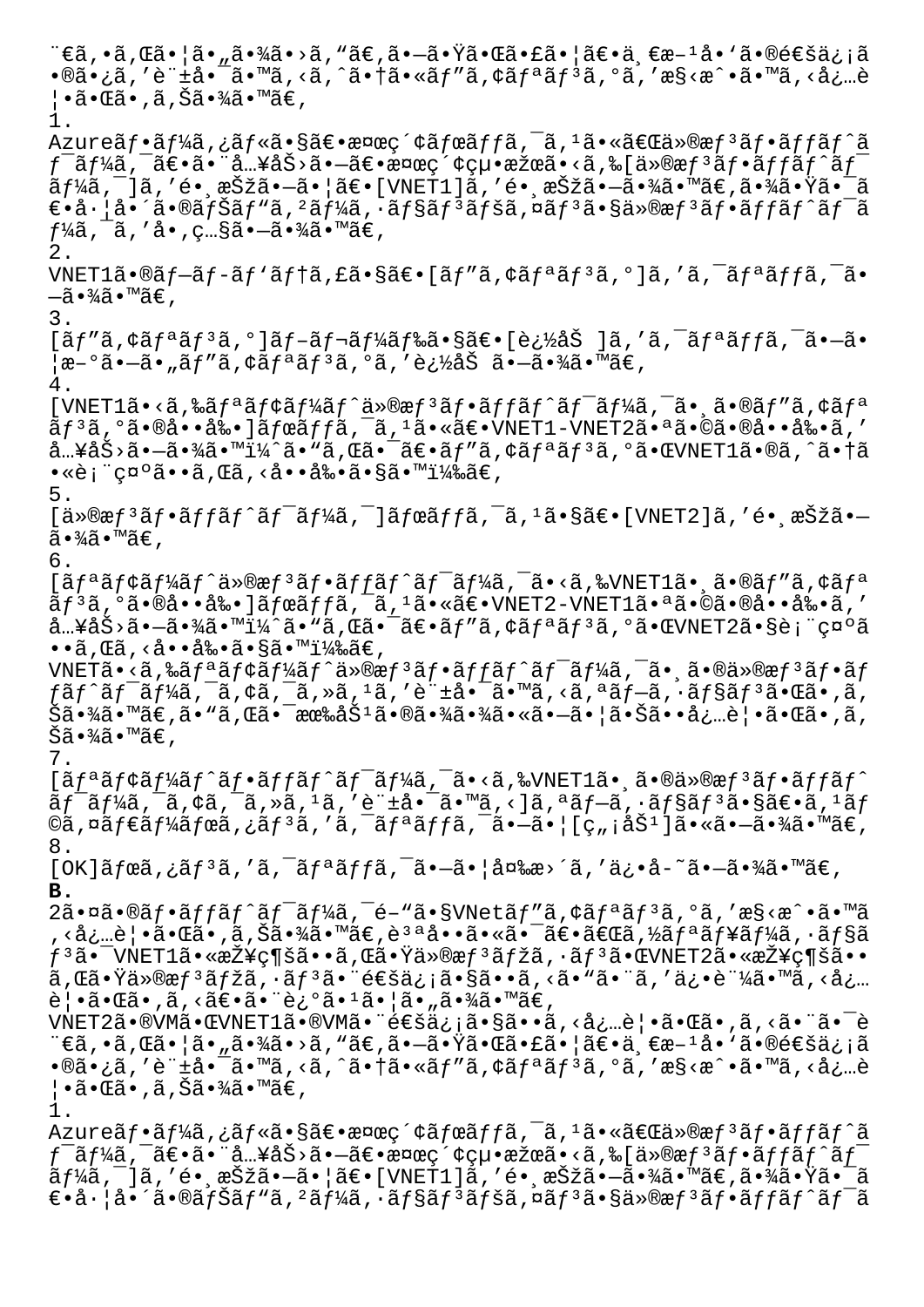$f$ ¼ã, ¯ã, ′å•,照㕗㕾ã•™ã€, 2. VNET1ã•®ãf-ãf-ãf'ãf†ã, £ã•§ã€•[ãf"ã, ¢ãfªãf<sup>3</sup>ã, °]ã, 'ã, <sup>-</sup>ãfªãffã, <sup>-</sup>ã• —㕾ã•™ã€, 3.  $[\tilde{a}f''\tilde{a}, \dot{\zeta}f^{\tilde{a}}\tilde{a}f^{\tilde{a}}, \circ]\tilde{a}f - \tilde{a}f\tilde{a}f\tilde{a}f\tilde{a}\tilde{a}\tilde{s} \cdot \tilde{s}\tilde{a}\epsilon \cdot [\dot{e}, \dot{\zeta}\tilde{a}\tilde{s}] \tilde{a},' \tilde{a}, \tilde{a}f^{\tilde{a}}\tilde{a}f\tilde{a}, \tilde{a} \cdot \tilde{a} \cdot \tilde{a} \cdot \tilde{a}$  $\frac{1}{\alpha}e^{-\delta}$ ã• $\frac{\alpha}{\alpha}e$ , ã $f''$ ã, ¢ã $f^a$ ã $f^3$ ã, ºã, '追åŠ ã• $-\tilde{a}$ •¾ã•™ã $\epsilon$ , 4.  $[ \tilde{a} f^{\alpha} \tilde{a} f^{\alpha} \tilde{a} f^{\alpha} \tilde{a} f^{\alpha} \tilde{a} g^{\alpha} \tilde{a} f^{\alpha} \tilde{a} f^{\alpha} \tilde{a} f^{\alpha} \tilde{a} f^{\alpha} \tilde{a} f^{\alpha} \tilde{a} f^{\alpha} \tilde{a} g^{\alpha} \tilde{a} g^{\alpha} \tilde{a} g^{\alpha} \tilde{a} g^{\alpha} \tilde{a} g^{\alpha} \tilde{a} g^{\alpha} \tilde{a} g^{\alpha} \tilde{a} g^{\alpha} \tilde{a} g^{\alpha$  $\tilde{a}f$ <sup>3</sup> $\tilde{a}$ ,  $\tilde{a}$   $\tilde{a}$ ,  $\tilde{a}$ ,  $\tilde{a}$   $\tilde{b}$   $\tilde{a}$   $\tilde{b}$   $\tilde{a}$   $\tilde{b}$   $\tilde{c}$   $\tilde{a}$   $\tilde{c}$   $\tilde{b}$   $\tilde{c}$   $\tilde{a}$   $\tilde{c}$   $\tilde{c}$   $\tilde{c}$   $\tilde{c}$   $\tilde{c}$   $\tilde{c}$   $\tilde{c}$ å…¥åŠ>㕗㕾ã•™ï¼^ã•"ã,Œã•¯ã€•ãƒ″ã,¢ãƒªãƒªã,°ã•ŒVNET2㕧表礰ã  $\cdot\cdot\tilde{a}$ ,  $\alpha\tilde{a}$ ,  $\cdot\dot{a}$ ,  $\cdot\tilde{a}$ ,  $\tilde{a}$ ,  $\alpha\tilde{a}$ ,  $\alpha\tilde{a}$ ,  $\alpha\tilde{a}$ ,  $\alpha\tilde{a}$  $VNET\tilde{a} \cdot \tilde{a}$ ,‰ $\tilde{a} f^{\tilde{a}} \tilde{a} f \dot{\tilde{c}} \tilde{a} f' \ddot{a} g' \tilde{a} g' \tilde{a} g'' \tilde{a} g'' \tilde{a} g'' \tilde{a} g'' \tilde{a} g'' \tilde{a} g'' \tilde{a} g'' \tilde{a} g'' \tilde{a} g'' \tilde{a} g'' \tilde{a} g'' \tilde{a} g'' \tilde{a} g'' \tilde{a} g'' \tilde{a} g'' \tilde{a} g'' \tilde{a} g'' \tilde{a} g'' \tilde$  $f$ ã $f$ ˆã $f$ ¯ã $f$ ¼ã, ¯ã, ¢ã, ¯ã, »ã, 1ã, ′許啯ã•™ã, <ã, ªã $f$ —ã, ·ã $f$ §ã $f$ ªã•Œã•,ã, Šã•¾ã•™ã€,ã• "ã,Œã•¯æœ‰åб㕮㕾㕾ã•≪㕗㕦㕊㕕必覕㕌ã•,ã, Šã•¾ã•™ã€, 5.  $[ \tilde{a} f^{\alpha} \tilde{a} f^{\beta} \tilde{a} f^{\gamma} \tilde{a} f^{\alpha} \tilde{a} f^{\gamma} \tilde{a} f^{\gamma} \tilde{a} f^{\gamma} \tilde{a} f^{\gamma} \tilde{a} f^{\gamma} \tilde{a} f^{\gamma} \tilde{a} f^{\gamma} \tilde{a} f^{\gamma} \tilde{a} f^{\gamma} \tilde{a} f^{\gamma} \tilde{a} f^{\gamma} \tilde{a} f^{\gamma} \tilde{a} f^{\gamma} \tilde{a} f^{\gamma} \tilde{a} f^{\gamma} \tilde{a} f^{\gamma$  $\tilde{a}f$ <sup>-</sup> $\tilde{a}f^{\frac{1}{2}}$  $\tilde{a}$ ,  $\tilde{a}$ ,  $\tilde{a}$ ,  $\tilde{a}$ ,  $\tilde{a}$ ,  $\tilde{a}$   $\tilde{a}$ ,  $\tilde{a}$ ,  $\tilde{a}$ ,  $\tilde{a}$ ,  $\tilde{a}$ ,  $\tilde{a}$ ,  $\tilde{a}$ ,  $\tilde{a}$ ,  $\tilde{a}$ ,  $\tilde{a}$ ,  $\tilde{a}$ ,  $\tilde{a}$ ,  $\tilde{a}$ ,  $\til$ ©ã,¤ã $f$ ۋ $f$ ¼ã $f$ ϋ,¿ã $f$ ªã,′ã,¯ã $f$ ªã $f$ fã,¯ã•—㕦[ç"¡åŠ $^1$ ]㕫㕗㕾ã•™ã€, 6.  $[OK]\tilde{a}$ fœ $\tilde{a}$ , ¿ $\tilde{a}$ f $3\tilde{a}$ , ' $\tilde{a}$ ,  $\tilde{a}$ f $\tilde{a}$ ã,  $\tilde{a}$ ,  $\tilde{a}$ ,  $\tilde{a}$ ,  $\tilde{a}$ ,  $\tilde{a}$ ,  $\tilde{a}$ ,  $\tilde{a}$ ,  $\tilde{a}$ ,  $\tilde{a}$ ,  $\tilde{a}$ ,  $\tilde{a}$ ,  $\tilde{a}$ ,  $\tilde{a}$ ,  $\tilde{a}$ ,  $\tilde{a}$ **Answer: A** Explanation: Reference: https://docs.microsoft.com/en-us/azure/virtual-network/virtualnetwork-manage-peering **NEW QUESTION: 2** Which of the following is an advantage of a scaled-out architecture? **A.** Smaller hosts translate to less time needed to recover using HA. **B.** Fewer larger hosts means less hardware. **C.** Larger servers are cheaper. **D.** Larger servers come with more bells and whistles, like completely redundant hardware.

## **Answer: A**

Explanation: In a scaled-out architecture, the cluster is configured with many smaller hosts rather than fewer large hosts. Because of this, when an ESXi host crashes in a scaled-out cluster, you lose a smaller percentage of your cluster, which translates to fewer virtual machines crashing, which translates to faster recovery times.

**NEW QUESTION: 3** You create an advanced DataStore object (DSO) and select the